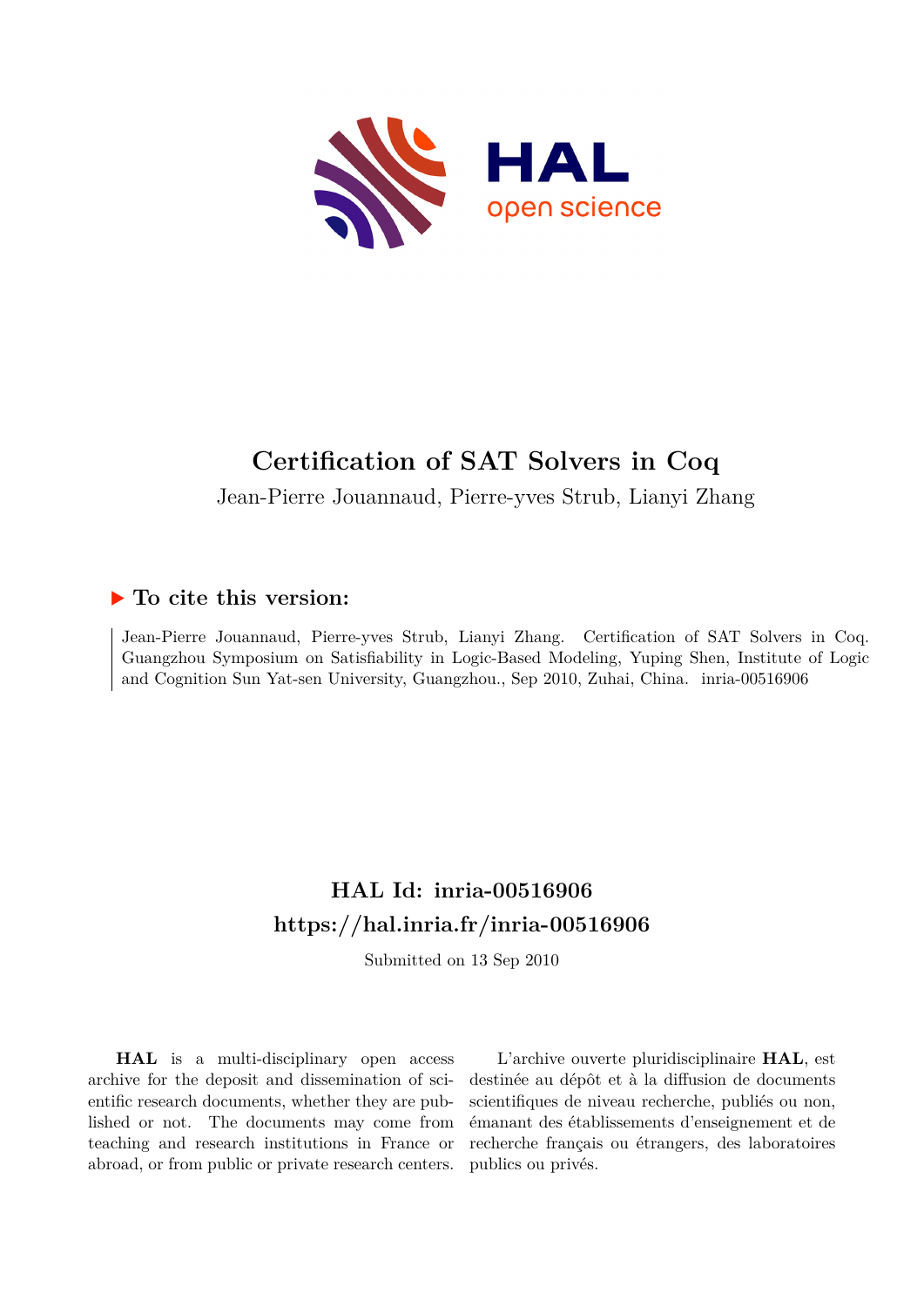## Certification of SAT Solvers in **Coq**

Jean-Pierre Jouannaud, Pierre-Yves Strub, and Lianyi Zhang

INRIA-Tsinghua Project FORMES

INRIA-LIAMA and Tsinghua University, Beijing

Abstract. We describe here a fully portable, open source certifier for traces of SAT problems produced by  $z$ Chaff  $[6]$ <sup>1</sup>. It can also be easily adapted for MiniSat [4] $^2$ , PicoSat [2] $^3$  and Booleforce $^4$ , which we have done for PicoSat. Our certifier has been developped with the proof assistant  $Coq<sup>5</sup>$ . We give some figures based on the pigeon hole, comparing both PicoSat and zChaff on the one hand, and our certifier with another certifier developped with Coq.

## 1 Introduction

The importance of SAT solvers has grown over the years in verification, for two major reasons: because *bit blasting* allows to transform many verification problems in a formula of propositionnal logic ; and because SAT solvers have made enormous progress, making them efficient for many practical *problems* which are indeed seldom in the NP-hard area.

But the sophistication of modern SAT solvers, usually written in C for efficiency, usually not proved correct because of the size and the sophistication of the code, makes them error-prone. Stories are many, and well-known. On the other hand, most modern SAT solvers do not output a bare Yes/No answer, but a trace which is an easily checkable satisfying assignement in the positive case, and can be interpreted as a resolution proof in the negative case. The idea has therefore been around for a while to certify such a trace with a theorem prover in order to be confident that the output, in the case of a negative answer, is indeed a valid trace. This seems a rather trivial problem, but it is indeed not. On the one hand, proving a program correct is *never* a trivial task even with the modern provers on the market. On the other hand, and this is the real difficulty, bit blasting produces large inputs, which in turn produce very large traces, measured in terms of hundred of megabites, or even gigabites. A consequence is that such simple things

 $1$  zChaff can be doawnloaded at url

http://www.princeton.edu/˜chaff/zchaff/index1.html

<sup>2</sup> MiniSat can be doawnloaded at the url http://minisat.se/MiniSat+.html

<sup>3</sup> PicoSat can be downloaded at url http://fmv.jku.at/picosat/

<sup>4</sup> The Booleforce website is at url http://fmv.jku.at/booleforce

<sup>5</sup> The Coq website is at url http://coq.inria.fr/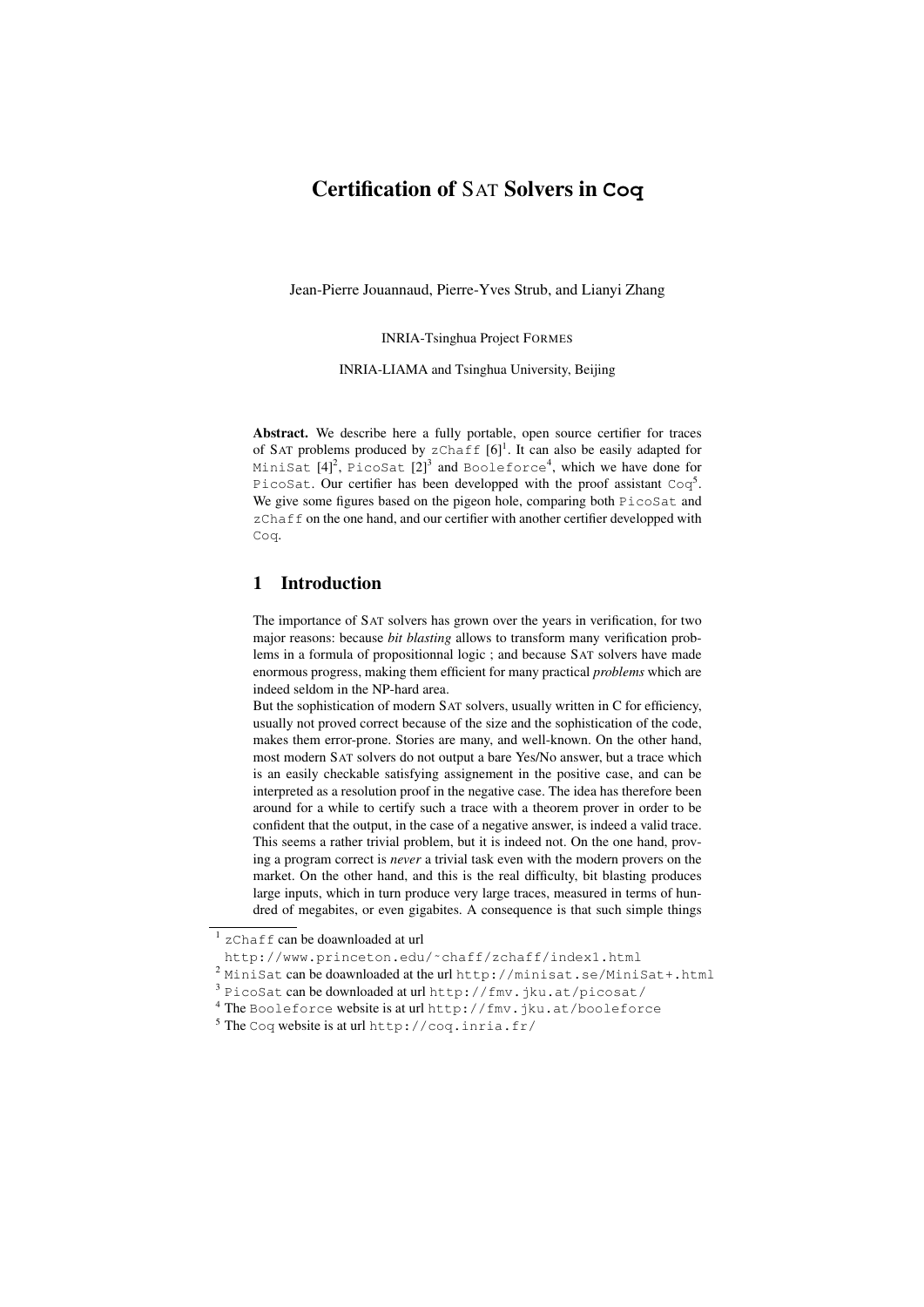as parsing the trace within the theorem prover becomes an impossible task. And of course, the proof object obtained from the trace becomes even larger, making proof-checkig extremely delicate. Certifying the trace obtained by a SAT solver is a quite non-trivial task, which requires expertise in using the chosen theorem prover.

We are aware of several attempts of solving this problem by using the Coq proof assistant, and there has been other attempts with various provers, in particular with HOL  $<sup>6</sup>$ , and Isabelle  $<sup>7</sup>$ . A first approach is to avoid reflection and code SAT</sup></sup> directly in Coq [5]. The second was not very conclusive, and the Coq development is not available [3]. The third was very conclusive, and the obtained development is available [1]. However, in order to process very large traces, the authors had to compromise the Coq kernel by introducing impure non-fonctional features in Coq in order to make proof-checking more efficient *for their application*. It follows that the proof-term produced by their code cannot be proof-checked by the official Coq kernel.

In this paper, we describe our own certifier, which produces a trace checkable by Coq 8.2, without using any impure extension of Coq (we do use machine integers, available in Coq 8.2). We believe that our certifier is the first efficient, *portable* certifier for both PicoSat and zChaff which were our targets. Its efficiency is comparable to that of [1], although a little bit less. It would be possible to optimiwe it, still, and approach the efficiency of [1], to the price of a less elegant development. So far, we resisted following this path.

In the following, we describe first the problem format in Section 2, the trace formats of zChaff and PicoSat (MiniSat has a very similar one) in Section 3, the encoding in Coq in Section 4, and the checking itself in Section 5. We conclude in Section 7.

#### 2 Problem format

The problem file format is the standard DIMAC format.

A DIMAC file is line oriented. It starts with comments, i.e. with lines beginning with the letter *c*. Then the number of variables and clauses may be defined by a line beginning with the letter *p* followed by the word *cnf*, the number of variables, and the number of clauses. Then, each of the next lines describes a clause: they are composed of a sequence of non null integers, followed by the integer 0. Each non-null integer defines a literal. For PicoSat, a positive (resp. negative) integer *n* defines the positive literal  $x_n$  (resp. the negative literal  $\neg x_n$ ).

For a simple example, the problem  $\{x_1 \vee x_2, \neg x_1, x_1 \vee \neg x_2\}$  can be defined by the following DIMAC file:

```
c My Simple PicoSat Problem
p cnf 2 3
1 2 0
```
 $6$  The HOL website is at url

http://www.cl.cam.ac.uk/˜jrh13/hol-light

<sup>7</sup> The Isabelle website is at url

```
http://www.cl.cam.ac.uk/research/hvg/Isabelle
```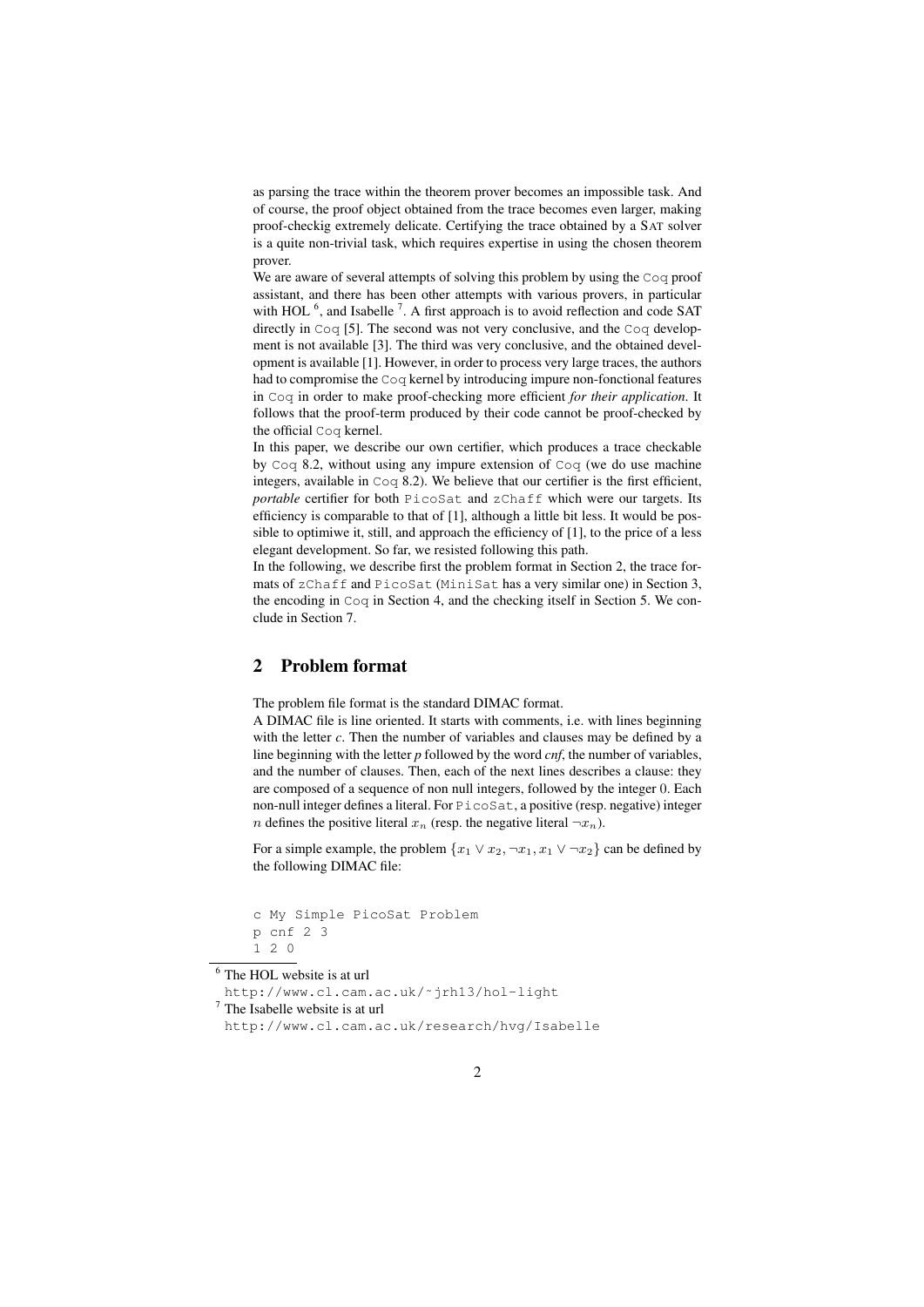$-1$  0  $1 -2 0$ 

zChaff uses a slightly different encoding: the positive literal  $x_n$  is encoded as 2n, whereas the negative literal  $\neg x_n$  is encoded as  $2n + 1$ . The same example becomes:

```
c My Simple zChaff Problem
p cnf 2 3
1 4 0
3 0
1 5 0
```
In real practical problems, there may be thousands of litterals and clauses.

## 3 Trace formats

#### 3.1 **zChaff**

zChaff uses a line oriented trace. The trace is split into 3 parts: a (possibly empty) set of learned clauses, a (possibly empty) set of variable assignments and a conflict description. Clauses of the problem are not part of the trace.

Learned clauses The first part of the trace defines a set of learned clauses. For example, a line of the form

$$
CL: 9 \le 6 1 0
$$

indicates that a new clause, indexed by 9, can be deduced by resolutions of the clauses indexed by 6, 1 and 0, that is, by first resolving the clauses indexed by 6 and 1, and then resolving the resolvent with the clauses indexed by 0. The clauses 6, 1 and 0 are called the *antecedent* of 0.

All clauses of the problem are indexed by starting from the index 0 for the first clause. Clauses that do not appear in the trace are indexed as well.

Note that the final resolvent is not given, nor the pivot variables used in the resolutions. zChaff ensures that the result does not depend on the chosen pivot variable.<sup>8</sup> Only the resolution order - from left to right - is given.

In the zChaff implementation we used, the learned clauses appear in the correct order, i.e. the antecedents of a learned clauses are either clauses of the problem or learned clauses appearing above in the trace. This is a major practical difference with PicoSat.

Variables assignments Then come variables assignments. Each variable assignment is described by a line of the form:

VAR: 3 L: 5 V: 1 A: 1 Lits: 6 8

 $8$  Similarly to Booleforce, zChaff must use linear resolution, but we were not able to confirm this point.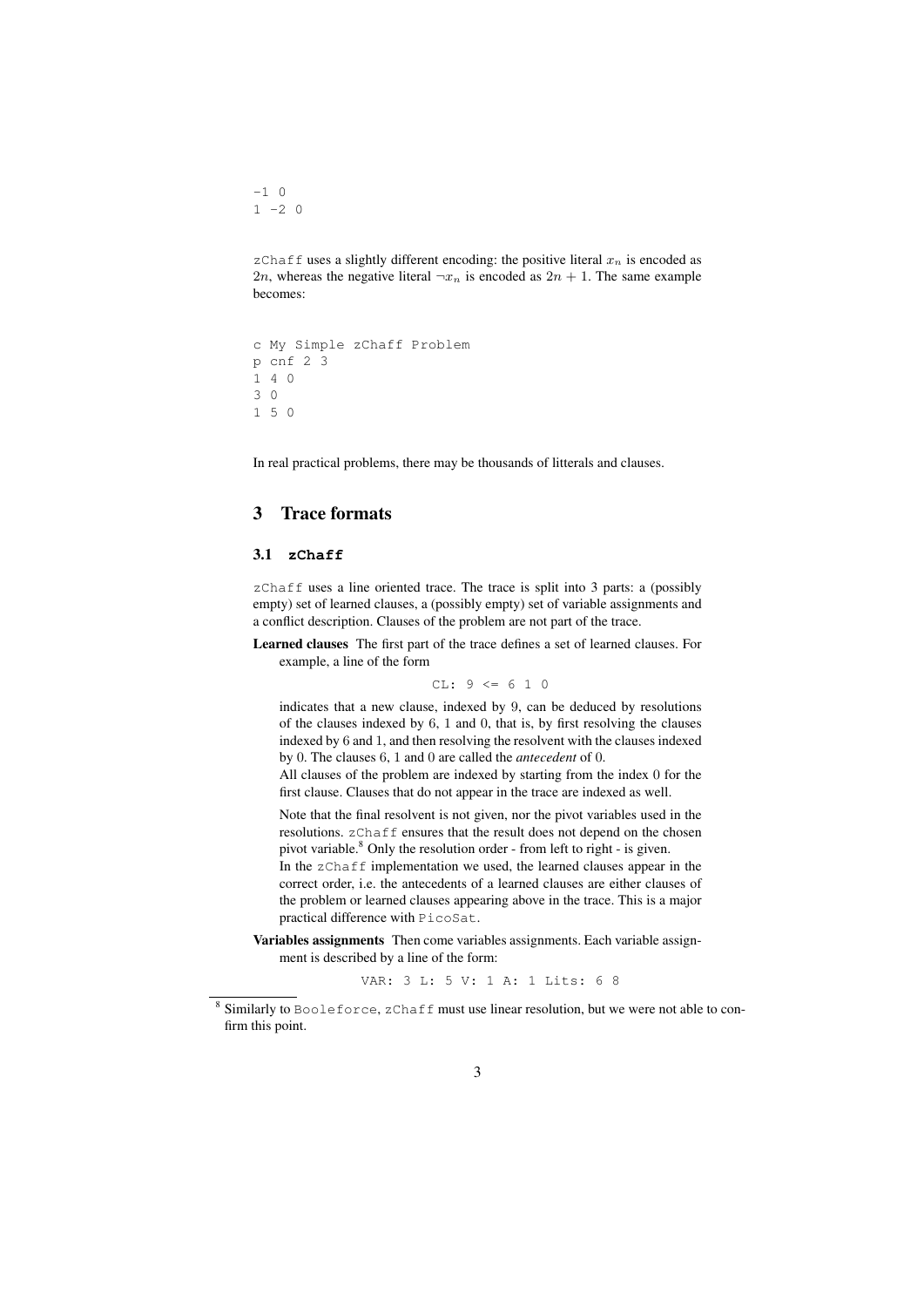This tells us that the variable  $x_3$  (VAR: 3) must be assigned to true (V: 1). This is because of the clause of index 1 (A: 1), which literals are  $x_3$  and  $x_4$  (Lits: 6 8). We also know that this assignment has been made at the decision level  $5(L: 5)$ .

If the clause 1 is - as stated by the trace -  $x_3 \vee x_4$ , then, for this clause to be true, one of the variables  $x_3$  and  $x_4$  must be assigned to true. Hence, there must exist a variable assignment with a lower decision level assigning false to  $x_4$ . At some point, the trace should contain variables assignments which antecedents are unit clauses, and which decision levels are minimal, that is, a variable assignment of the form

VAR: 5 L: 0 V: 0 A: 9 Lits: 11

Here, the clause of index 9 is of the form  $\neg x_5$ , implying that the variable 5 must be assigned to false.

Conflict The conflict is a single line of the form:

CONF:  $3 == 37$ 

which indicates that a conflict comes from the clauses 3, which literals are  $\neg x_2$  and  $\neg x_4$ . Therefore, there must be variables assignments assigning true to  $x_2$  and  $x_4$ , hence implying the non-satisfiability of the clause indexed by 3.

### 3.2 **PicoSat**

The traces are quite similar in spirit, with the exception that clauses are not sorted in the output trace of PicoSat: a clause index may be used before the clause is indeed defined. Since the ordering of clauses is crucial in the Coq proof, the output trace must be ordered before the proof-term can be generated. The Coq libraries provide with various, efficient, proved sorting algorithms. However, they slow down the whole proof checking process which makes comparisons between zChaff and PicoSat almost senseless. We have therefore hardcoded the sorting algorithm in the reader of the PicoSat output trace.

#### 4 Encoding of the problem into **Coq**

Inefficient, easy to reason about encoding We first defined all the necessary data structures for reasoning about SAT problems in Coq. Here, the aim is not to have data structures for computing efficiently, but to have data structures that fit with our need to reason about. For example, a literal is simply defined as a pair of a positive integer (the variable index) and a boolean (the sign of the literal). Likewise, a clause is a list of literals, and a SAT problem a list of clauses. The valuation is then simply defined as a function from integers to boolean, and we defined the interpretation of clauses (or set of clauses) by list folding. The notion of satisfiability and validity is then defined with respect to this notion of interpretation.

With these structures, we can prove that the resolution rule is correct with respect to the interpretation function.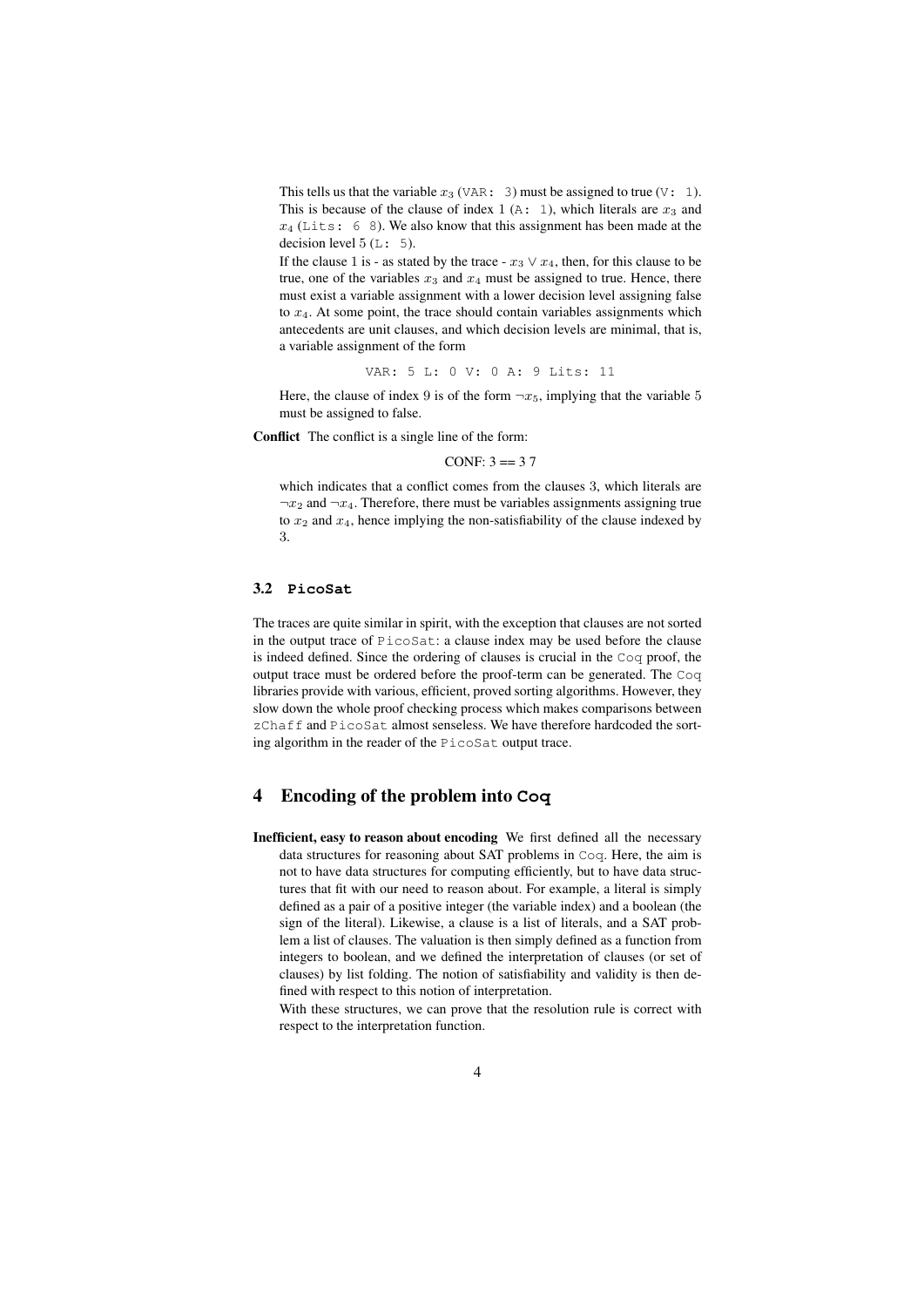- Data structures for computation We then defined the same data structures, but in a more efficient way. For example, Peano integers are replaced by inductive binary integers or machine binary integers. We defined a translation function from this representation to the previous one. The interpretation function of this clauses representation is defined as the interpretation of their translation to the previous representation.
- Reflection We also defined a reflection function translating the inefficient representation of clauses to the propositional level of Coq. We proved that they are equivalent, that is, that an encoded clause is valid if and only if its translation to the proposition level of Coq is a provable Lemma.
- Encoding of the trace For this encoding, we use the previously defined efficient encoding of clauses. The set of initial clauses is stored into a Patricia tree, where the indexes of the clauses are the key used in the tree. The trace is a list of clauses to be learned. Each element of this list is a pair composed of the index of the clause and of the list of its antecedents. The variables assignments, and the conflict description, are encoded as learned clauses, an encoding to be explained later.
- Trace verification We defined a function taking a set of initial clauses (the Patricia tree previously described) and a trace, and returning the set of all the learned clauses (along with the initial ones). This final set is simply obtained by iterating a function on the trace which take the antecedents, find the corresponding clauses, compute the final resolvent and adds this resolvent to the Patricia tree. In case of an error (one of the antecedent clauses cannot be found, there are no possible resolutions, ...), an error value is returned.
- How to compute the resolvent If the two clauses to be resolved are sorted, one of the resolvent can be efficiently computed by a slight modification of the merge function (of the merge-sort algorithm) which must discard the first pair of opposite literals it encounters. Note that the resolvent is then also sorted. As a consquence, we need to sort the set of initial clauses.
- Adequation Finally, if for a given problem and trace, the final set of learned clauses contains the empty clause, then we can prove that the translation of the problem into the propositional level of Coq implies False, implying that the initial problem is not satisfiable.

## 5 Checking a trace in practice

We start from a SAT problem and a zChaff trace.

– We first generate a Coq Lemma representing the UNSAT problem. E.g., from the DIMAC file given above, we generate the following Coq Lemma:

Definition UNSAT : Prop := forall  $(X : nat \rightarrow Prop)$ , (X 1)  $\setminus$  (X 2) -> ~(X 1) -> (X 1)  $\setminus$  ~(X 2) -> False.

– We then post-process the zChaff trace, removing the variables assignments and the conflict descriptions. Note that a variable assignment is simply the encoding of a unit clause. For example, the variable assignment

VAR: 3 L: 5 V: 1 A: 1 Lits: 3 6 8 10